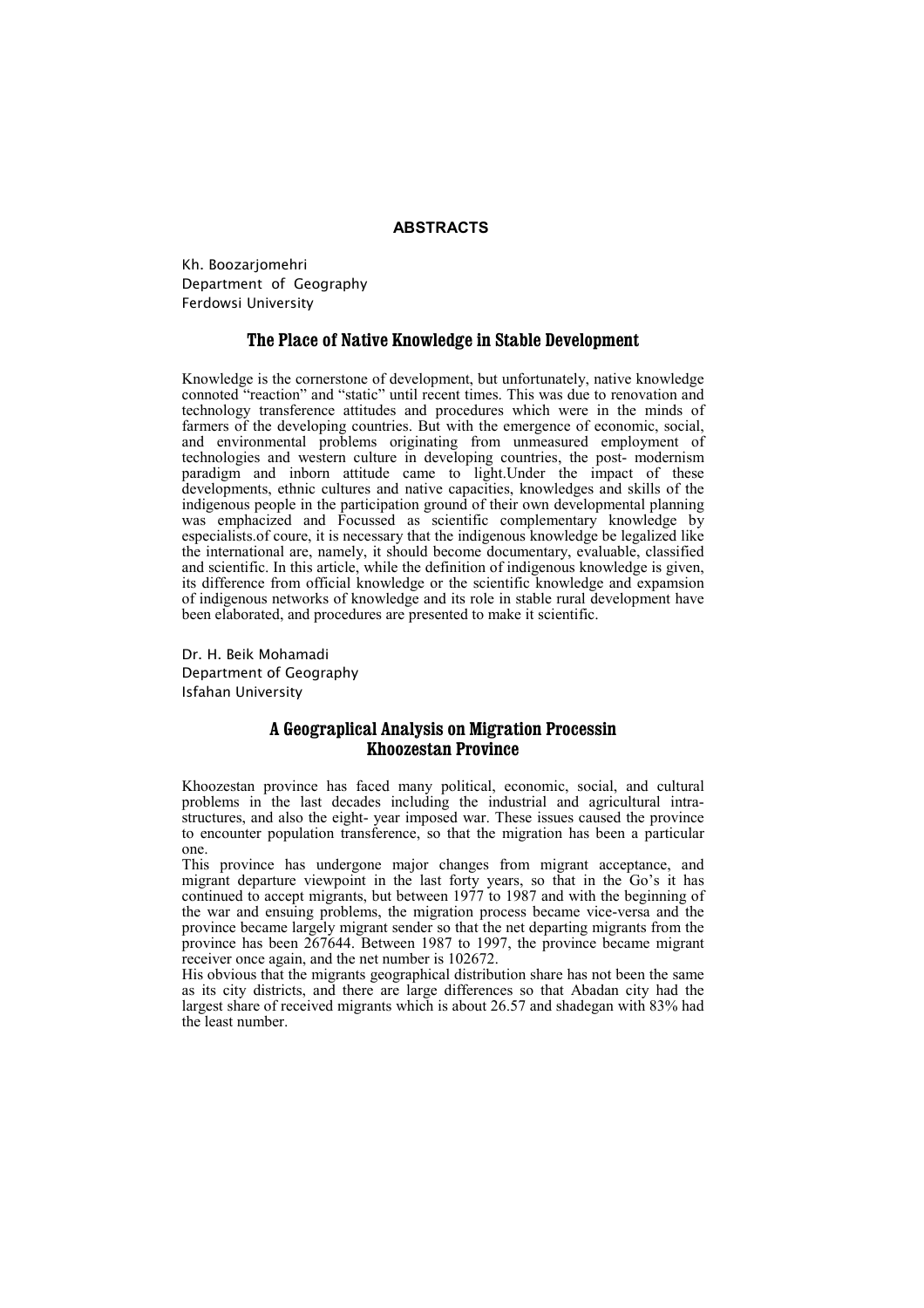خلاصه انكليس

Dr. M. Pourkermani Department of Geology Shahid Beheshti University

### **The Tabriz Fault's Geomorphological Phenomena**

The Tabriz fault, is a strike-slip fault, that stretches from Zanjan-Soltanieh mountains in Iran, to Ararat mountains, in Turkey. Along this fault, from Bostanabad to Salmas, are different geomorphologic phenomena that contain displaced and cutting floodways, height difference and forming of scarpment, fault valley, fault spring, natural pools, and Urumieh Lake. This lake is an important phenomenon of Tabriz fault activity. Urumieh Lake before forming, connected to Gotur Chay and Aras river by a channel. This channel, is in northeast of Salmas and in north of Urumieh Lake. these features determine Tabriz fault from Bostanabad to Salmas. The purpose of this research is about distinction of geomorphogical consists which were formed from Tabriz fault and especially the formation of Urumieh Lake. The method of research consists studying of satellite images, aerial Photographs , geological and topographic maps and field geology.

M. R. Khazaei Science and Industry University of Iran

## **Hydrological Drought Frequency Distribution Analysis Case Study: Ghareh Soo River Basin**

This investigation reveals that the 43 years average amount at Ghareh Soo's minimum daily flow in Deh Kohneh gauge, located in kermanshah province is about 2.23 cubic meters per second. Similar minimum flow amount 7.15 cubic meters per second for duration of 30 days were estimated to beat 2.48, 2.57 and 3.74 respectively.

As it is noticed minimum river flow amount, at the indication of hydrological drought occurrence is decreased by a decline in the probability at accordance. This is in a way that it amounts for a 200 year return period for duration at 1.7.15 and 30 days will reach to 0.40, 0.43, 0.45 and 0.52 cubic meters per second respectively which in nearly  $\frac{1}{5}$  of these average amounts. What is important is that there are not many variations for different durations? The study shows that the amount of one month drought duration does not much differ from one-day drought duration. Hence affect of different activities such at urban water supply, agriculture, natural resources and etc, is very important in its severity and danger regarding drought duration. Therefore, exercising crisis and risk management, plan and execution of program and activeties compatible with any activity suitable to amount and drought duration is very important.

195 -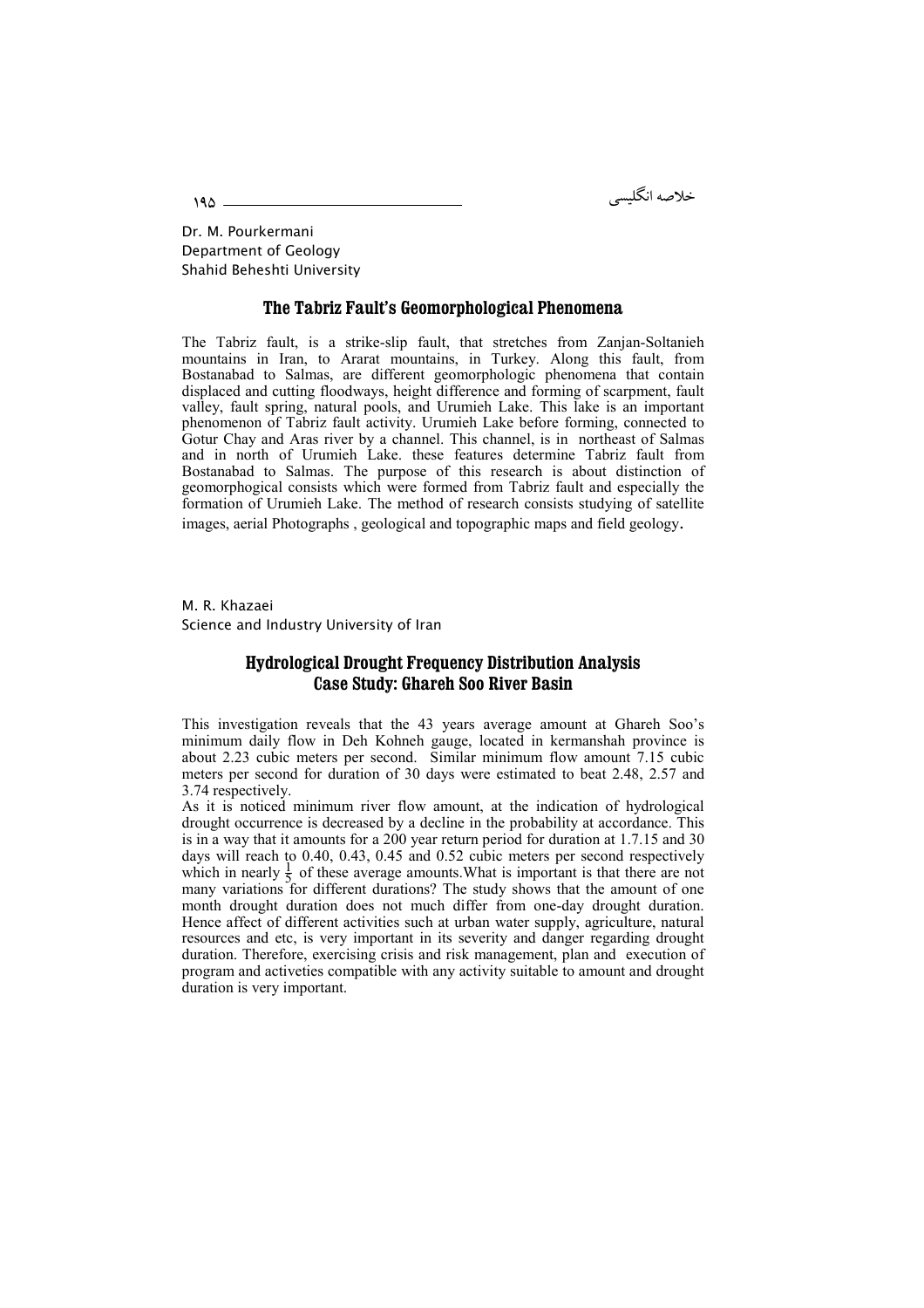196 !"# 

A. R. Zare Shahabadi Department of Geography Yazd University

## **The Effect of Iraqi Migrants Resident in Yazd on the Social Problems of the City**

In immigrations especially foreign immigrations the migrants entering the area affect the community and are affected by that community.

The main research question is : What are the effects of Iraqi migrants resident in Yazd on the social problems of the city?

The purpose of the research is to answer this basic question .

Survey method was used in this study.

The statistical community included 1590 shopkeepers in Imam, Salman and Ghiyam streets. They worked near their place of residence which was in traditional architectural part to the city.

10% of the statistical community that is 159 were considered as the subjects of the study. The subjects were selected by simple random sampling. They were given questionnaires to fill out. The statistical analysis based on the questionnaire findings was made through SPSS software the research findings indicate that the Iraqi migrants resident in Yazd have increased the social problems through addiction to drugs, distribution of the drugs, goods trafficking, moral problems, theft , clashing , fighting and murder.

The young native inhabitants and those who are more familiar with migrants consider Iraqi migrants more effective in the rise of social problems.

Dr . M. J. Zomorrodian Department of Geography Ferdowsi University

# **A glance on Peripheral Springs and lakes of Mashhad From Ecotourism Viewpoint**

The city of Mashhad had a long link with nature till 3 to 4 decade ago, and the city had nearly a natural look. Hence the citizens of the city didn't experience a feeling of necessity to recreation places, whilst they are living in unfavourable conditions, because the city has expanded and has become bigger than the last decades. Therefore, the citizens of Mashhad need much ecotourism.

The springs and lakes, are the types of ecotourism attractions in the marginal areas of Mashhad. There are 83 springs in this region, that their maximum discharge is about 294 L/sec (mean is 18 l/sec. These springs are three types in terms of genesis: "contact","Fault" and "Carstic" springs. Among these groups, the Contact springs, are important and favourable to ecotourists.

The lakes of this region are also two types:"natural (such as cheshme sabz lake), and man made dam-lakes" (for example, karde Dam). Both types of lakes are attactive and suitable for fishing, swimming, cannoing, surfing etc. From the point of ecotourism, the Cheshme Sabz lake area is very important and good potential for recreation and lesieure times in this region.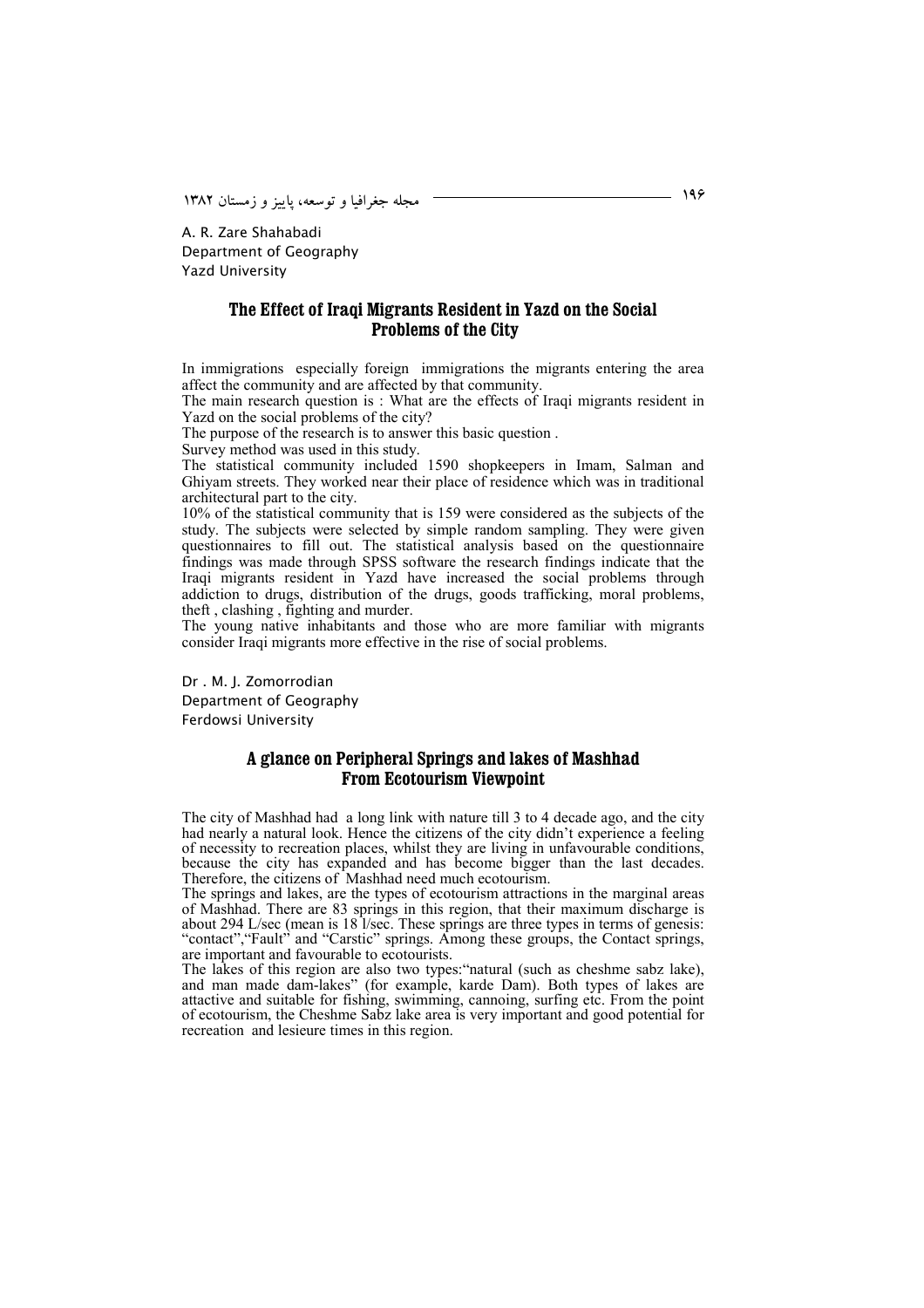خلاصه انكليس

Dr. K. A. Ziari Department of Geography Yazd University

### **The Impact of Culture on City Structure**

This article is aimed at investigating the impact of culture on city structure in the former socialist countries, the western capitalism and Iran which has been carried out through "descriptive- analytical" methods. The former socialist culture caused development in changing eastern block city structures-form, place, texture, economic efficiency, and the city structure aspects were based on population congestion, access to land, and lack of special differences between social groups and emphasis on optimized especial services and small scale structures.West shaped cities before the twentieth contury according to its cultural standards (religious, linguistic, racial, classwise and patterns) different shapes of feudalistic cities, Middle Ages, pre-industrial and industrial Later different cultural schools (Modernism, Post Modernism) established especial forms of cities. The pre-Islamic culture in Iran created especial forms of Castles, city castles dominated by social systems and Persian, Helenic, and Parthian patterns so that such structures has class appearance. After the arrival of Islam, culture was affected by Islamic principles and elements, and districts and houses were built according to Islamic patterns.

Dr. M. Salighe Department of Geography Sistan and Baluchistan University

# **Considering the Wind in Physical Shape of the City of Zabol**

The city of Zabol is located in a low plain area in the eastern side of Iran. Distribution of pressure centres and the attributions of district topography are of those sorts that cause the formation of 120-days winds in Sistan. These winds originating from the mountains of eastern Afghanistan, circulating the Iran plateau from northwest and then enter the Sistan plain. The winds are called "120-days winds". Increase in their speed, will increase their climatological effects and then two different kinds of climates are formed in Zabol.

In the years that the level of rainfall is high, current of 120-days winds carries the humidity and makes the air wet and delicate. In dry years when Hamoon lake is empty, the current of 120-days winds wipes the floor of the empty lake and carries the tiny particles of sand away, and pollutes the environment.

In present study, the relations of characteristics of physical shape of the Zabul city as well as the major wind directions are surveyed. The results show that the streets which their directions are parallel with those of winds, chanellization effects of streets increase the speed of the winds and then cause undesirable effects. When the directions of streets are vertical to those of winds, circulation of air will happen. Then it will cause the accumulation of sand which results in environmental pollution. In this study some suggessions are made to decrease the negative effects of winds by changing the physical shape of the city.

197 -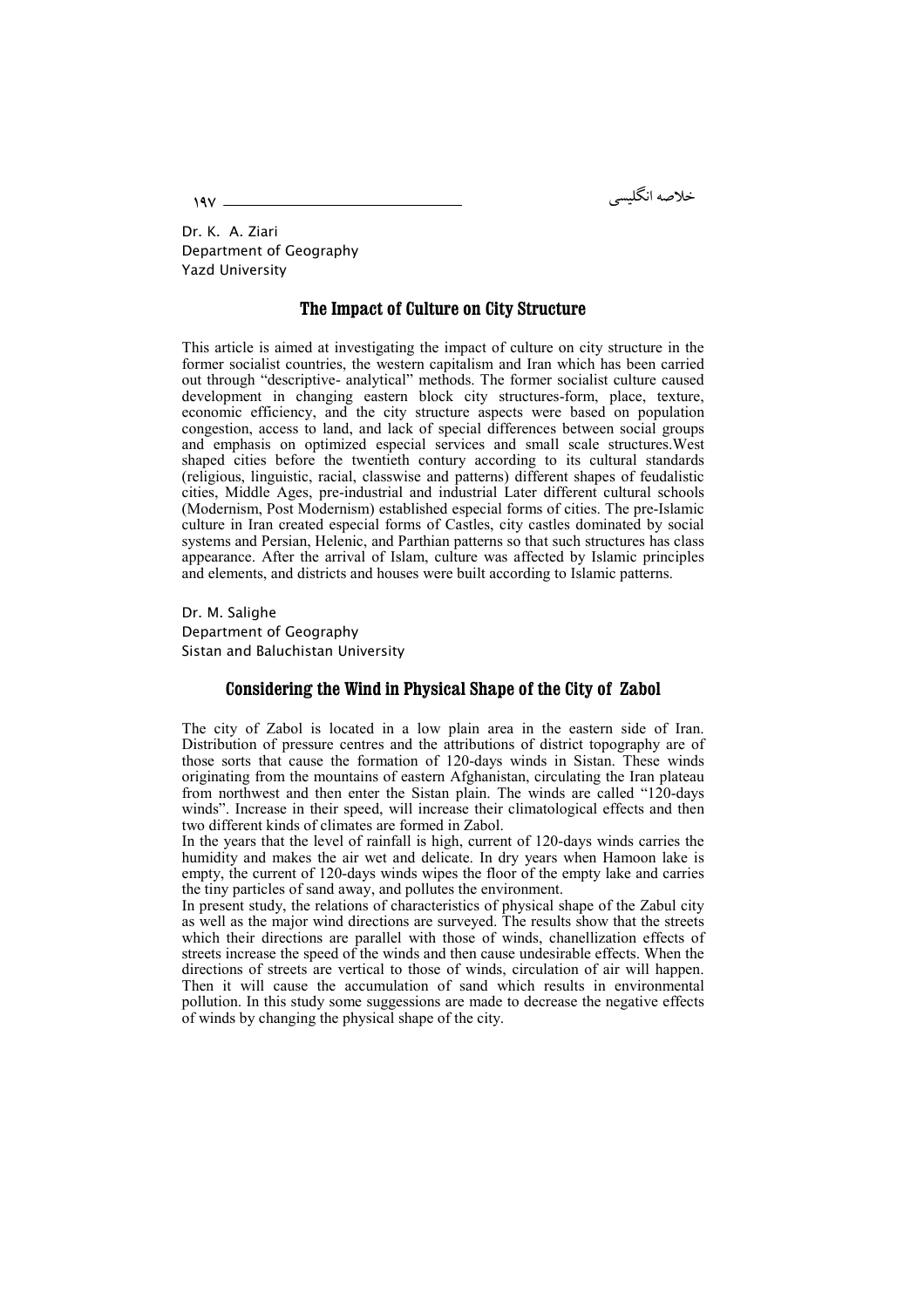198 !"# 

S. M. Tayyebi Department of Islamic Knowledge Shahid Bahonar University , Kerman

#### **A Glance at Geography Researching in Islamic Civilization**

The geography science and geography researching has been prominant from the Islamic scholars point of views and in Islamic civilization. This article is aimed at studying the place of this science in Islamic civilization and presenting an agreeable analysis.

First, the Moslems approach and willingness to geography science and its reasons and factors are separately elaborated. The second discussion deals with the Islamic Scholars scientific services and achievements in various branches of geography and their presentation of invaluable works in different periods of Islamic history and civilization. In the end, a brief explanation is given on the impact of Islamic geographic knowledge on the European geographic thought through examples.

Dr. A. Eshai Department of Geography Islamic Azad University , Mashhad

# **The Potential Factors of Karst Water Sources Pollution in Karde Basin (Koppet Dag Zone) "Mangement and Prtotection of Karst Water Sources"**

Kardeh basin in Karst terrian situated in koppet dag zone. The lime and carbonate stones existing in karst forms have severely been broken up and there are crevices. As karst drainage system is highly sensitive to transference or arrival of any kind of pollutants, the existence of pollutants such as accumulation of garbage, animal excrements, the flow of setliements sewages to rivers, and trash accumulated by tourists can be potential pollutants for karst water sources.

Despite the fact that karst water supplies are used in the northern hills of Mashhad, there have not been protective measures, and karst water sources lack management. It is, therefore; imperative to take protetive and managerial measure in order to control and safe guard water sources.

This article is aimed at dealing with karst characteristics and kardeh geomorpholical situation in relation to drainage sensitivity, and pollutant factors which have largely been increased in recent years. These factors have been identified and classified in the region, and their concentration situation is drawn in a map, which can be of importance for executives and planners.